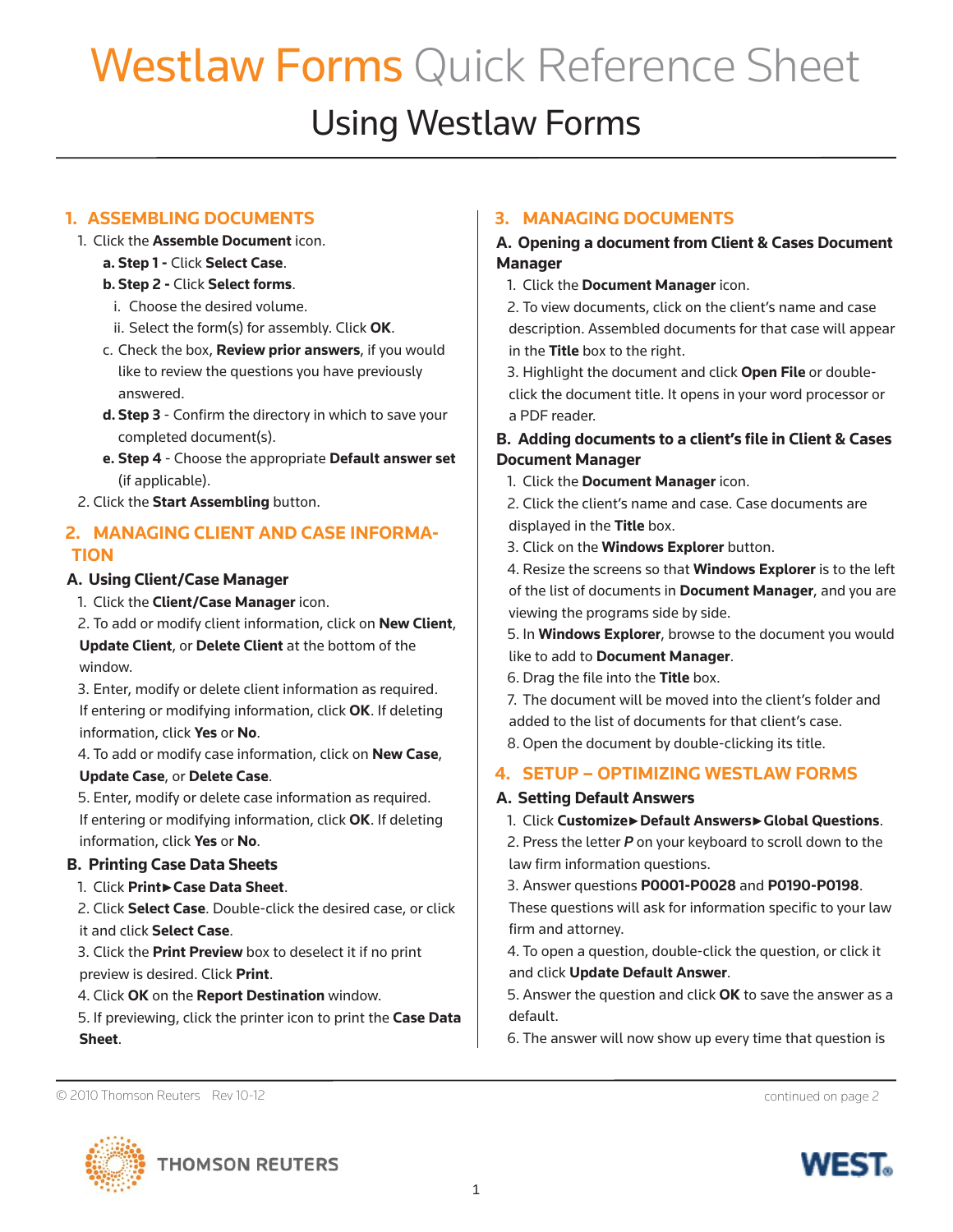asked during document assembly.

#### **B. Setting Default Answers during document assembly**

1. During document assembly, answer a question by entering or selecting the answer.

2. Click the **Set as Default Answer** or **Default** button.

3. Confirm the default answer by clicking the Yes button.

4. Next time you assemble a document, the default answer or selection appears as the answer.

### **5. CREATING AND USING A FORM SET**

#### 1. Click **Customize►Form Sets**.

2. Select the volume containing the forms you want to use and click **OK**.

3. Click **New Set**, enter a name for the form set, and click OK.

4. Click **Update Forms**. Select the forms to be included in the form set.

5. Click **Close**.

6. Next time you assemble documents and the **Select** 

**Forms** window appears, select the **Volume**, switch to the **Form Set** tab and highlight the form set.

7. You can click **Set up form sets** to clear or add forms you need for the assembly session, then click **Close**.

8. Click **OK** to return to the **Starting Document Assembly**  window.

# **6. QUICKTEXT**

#### **A. CREATING AND MODIFYING QUICKTEXT**

- 1. Click **Customize►QuickText**. Click New.
- 2. Enter a name for the **QuickText**.
- 3. You may assign a **HotKey** (optional) to insert the

**QuickText** by clicking a key or combination of keys (e.g. Ctrl + A) on your keyboard.

4. Choose **Text** or **Date** to create the **QuickText** as text or today's date.

5. Type in the text you want or choose the date format for your **QuickText**. Click **OK**.

6. To modify existing **QuickText**, click **Customize► QuickText**. Click **Update**. Edit the text or date format.

#### **B. USING QUICKTEXT**

To complete a text field, press the hot key assigned to your **QuickText** or click the **QuickText** button and select your entry. Westlaw Forms will paste the information in the field.

#### **7. EDITING CASE ANSWERS**

#### 1. Click **Clients & Cases►Case Answers**.

2. Double-click the case to edit answers for, or click the case and click **Select Case**.

3. Highlight the question to update and click **View/Edit Answer.**

5. To delete an answer, highlight the question to delete, and click **Delete Answer**.

6. Click on the *Close* button and answer **Yes** to save changes.

# **8. REASSEMBLING DOCUMENTS**

#### 1. Open the **Document Manager**.

- 2. Select the client and highlight the case.
- 3. Select the document that you want to reassemble.
- 4. Click the **Reassemble** button.

5. Choose whether to overwrite the existing document or to create a new one.

6. If you've already edited case answers, uncheck the **Do** 

**you want to review your previous answers?** checkbox.

7. Press the **OK** button to start reassembling your document.

#### **9. CHANGING THE DEFAULT FORMAT FOR DOCUMENTS**

1. Click **Customize►Document Formatting**.

2. Select **Global**, a **Volume**, or specific document(s) using the tree or Find Text button.

- 3. Click **Update Settings**.
- 4. Select the desired font **Name and Size**, **Margins**, **Line Spacing, and/or Justification.**

5. Click **OK**.

# **10. CHANGING THE DEFAULT LOCATION OF SAVED DOCUMENTS**

- 1. Click **Customize►Options**.
- 2. Click the **Completed Documents** link.

3. In the Folder field, enter the drive and directory where you want to save your completed documents, (e.g. *C:\ Clients*).

4. Select the **Folder** name components title for your desired document saving scheme (e.g. *Directory\Client Name*), and click OK.

#### **11. CHANGING YOUR WORD PROCESSOR**

- 1. Click **Customize►Options**.
- 2. Click the **Word Processor** link.
- 3. Click the drop-down arrow to the right of the word processor box and choose your word processor.

4. If your word processor is not listed, click the green check mark in the box below and select it.

5. Use the **Browse** button to the right of the **Location of** 

**Word Processor** field to search for your word processors. 6. Enter the path from where your word processor launches (e.g., *C:\OFFICE\WPWIN\WPWIN.EXE*)